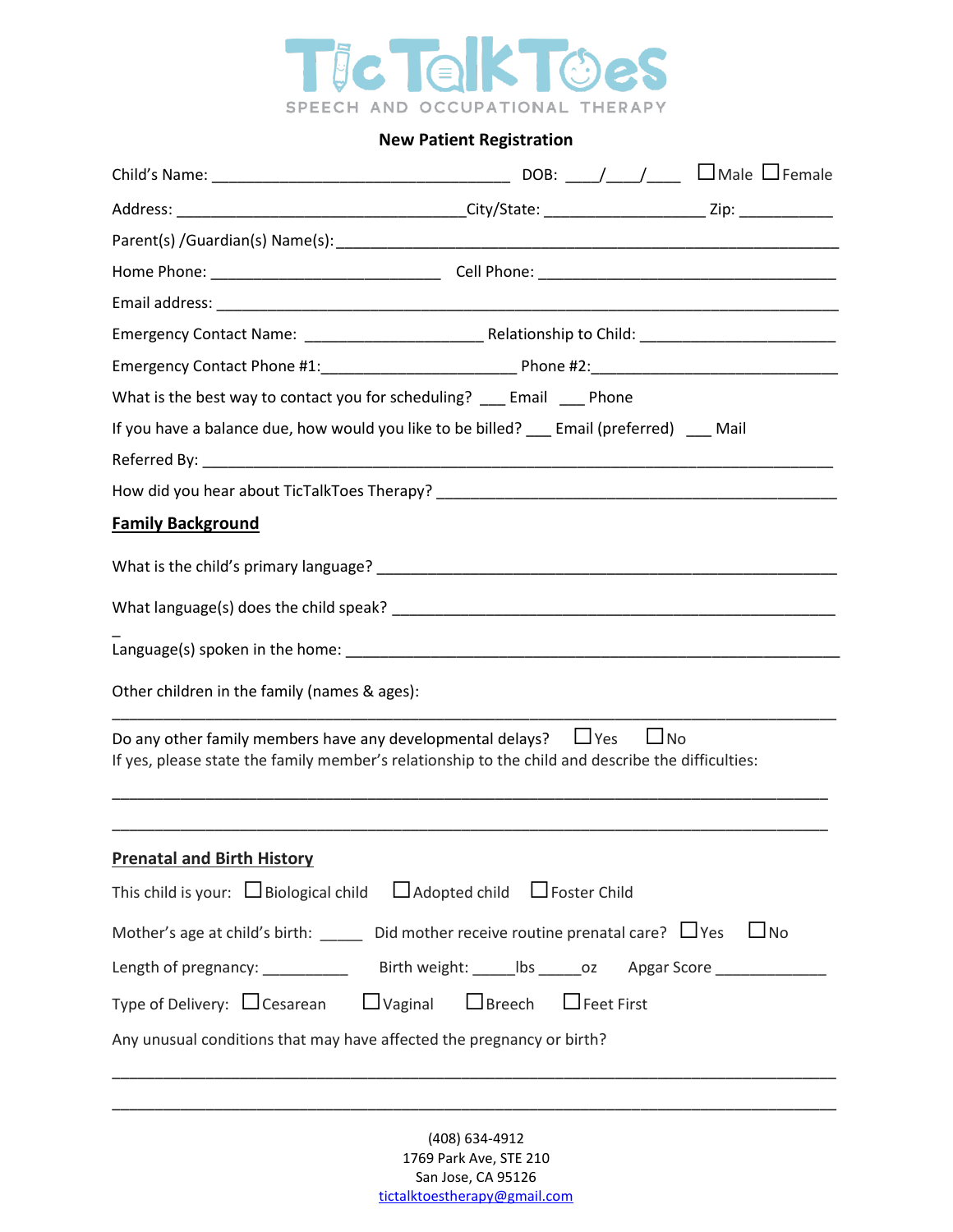

\_\_\_\_\_\_\_\_\_\_\_\_\_\_\_\_\_\_\_\_\_\_\_\_\_\_\_\_\_\_\_\_\_\_\_\_\_\_\_\_\_\_\_\_\_\_\_\_\_\_\_\_\_\_\_\_\_\_\_\_\_\_\_\_\_\_\_\_\_\_\_\_\_\_\_\_\_\_\_\_\_\_\_\_\_

\_\_\_\_\_\_\_\_\_\_\_\_\_\_\_\_\_\_\_\_\_\_\_\_\_\_\_\_\_\_\_\_\_\_\_\_\_\_\_\_\_\_\_\_\_\_\_\_\_\_\_\_\_\_\_\_\_\_\_\_\_\_\_\_\_\_\_\_\_\_\_\_\_\_\_\_\_\_\_\_\_\_\_\_\_

\_\_\_\_\_\_\_\_\_\_\_\_\_\_\_\_\_\_\_\_\_\_\_\_\_\_\_\_\_\_\_\_\_\_\_\_\_\_\_\_\_\_\_\_\_\_\_\_\_\_\_\_\_\_\_\_\_\_\_\_\_\_\_\_\_\_\_\_\_\_\_\_\_\_\_\_\_\_\_\_\_\_\_\_

\_\_\_\_\_\_\_\_\_\_\_\_\_\_\_\_\_\_\_\_\_\_\_\_\_\_\_\_\_\_\_\_\_\_\_\_\_\_\_\_\_\_\_\_\_\_\_\_\_\_\_\_\_\_\_\_\_\_\_\_\_\_\_\_\_\_\_\_\_\_\_\_\_\_\_\_\_\_\_\_\_\_\_\_\_

### **Medical History**

Physician's Name: \_\_\_\_\_\_\_\_\_\_\_\_\_\_\_\_\_\_\_\_\_\_\_\_\_\_\_\_\_\_\_\_\_\_\_\_\_\_\_\_\_\_\_\_\_\_ Phone:\_\_\_\_\_\_\_\_\_\_\_\_\_\_\_\_\_\_

Physician's Address:

Other Physicians/Specialists Involved In Care:

If the child is taking vitamins or medication(s), please list them:

Please list any allergies and how the reactions are managed:

Has the child had any surgeries? If yes, please list the type and when it was completed:

Please indicate if the child has been diagnosed with:

| Autism              | $\Box$ Down Syndrome  | Auditory Processing        | JDevelopmental            |
|---------------------|-----------------------|----------------------------|---------------------------|
|                     |                       | Disorder                   | Delay                     |
| <b>Hearing Loss</b> | $\Box$ Cerebral Palsy | Intellectual<br>Disability | $\Box$ Congenital Anomaly |
| Genetic Disorder    | <b>J</b> Dyspraxia    | ⊿Sensory Disorder          | Other                     |

Does the child have any difficulty with the following?

| $\Box$ Attention         | $\Box$ Aggression           | $\Box$ Anger                  | $\Box$ Frustration         |
|--------------------------|-----------------------------|-------------------------------|----------------------------|
|                          |                             |                               | Tolerance                  |
| $\Box$ Chewing or eating | $\Box$ Excessive drooling   | $\Box$ Answering simple       | $\Box$ Answering $-wh$     |
|                          |                             | questions                     | questions                  |
| $\Box$ Understanding     | $\Box$ Following directions | $\Box$ Producing speech       | $\Box$ Stuttering          |
| people                   |                             | sounds                        |                            |
| $\Box$ Reading           | $\square$ School work       | $\Box$ Maintaining eye        | $\Box$ Transitions         |
|                          |                             | contact                       |                            |
| $\Box$ Remembering       | $\Box$ Word Retrieval       | $\Box$ Telling or retelling a | $\Box$ Talking in specific |
|                          |                             | story                         | settings                   |

Other difficulties not listed above:

Please describe any of the above:

\_\_\_\_\_\_\_\_\_\_\_\_\_\_\_\_\_\_\_\_\_\_\_\_\_\_\_\_\_\_\_\_\_\_\_\_\_\_\_\_\_\_\_\_\_\_\_\_\_\_\_\_\_\_\_\_\_\_\_\_\_\_\_\_\_\_\_\_\_\_\_\_\_\_\_\_\_\_\_\_\_\_\_\_\_

\_\_\_\_\_\_\_\_\_\_\_\_\_\_\_\_\_\_\_\_\_\_\_\_\_\_\_\_\_\_\_\_\_\_\_\_\_\_\_\_\_\_\_\_\_\_\_\_\_\_\_\_\_\_\_\_\_\_\_\_\_\_\_\_\_\_\_\_\_\_\_\_\_\_\_\_\_\_\_\_\_\_\_\_\_

\_\_\_\_\_\_\_\_\_\_\_\_\_\_\_\_\_\_\_\_\_\_\_\_\_\_\_\_\_\_\_\_\_\_\_\_\_\_\_\_\_\_\_\_\_\_\_\_\_\_\_\_\_\_\_\_\_\_\_\_\_\_\_\_\_\_\_\_\_\_\_\_\_\_\_\_\_\_\_\_\_\_\_\_\_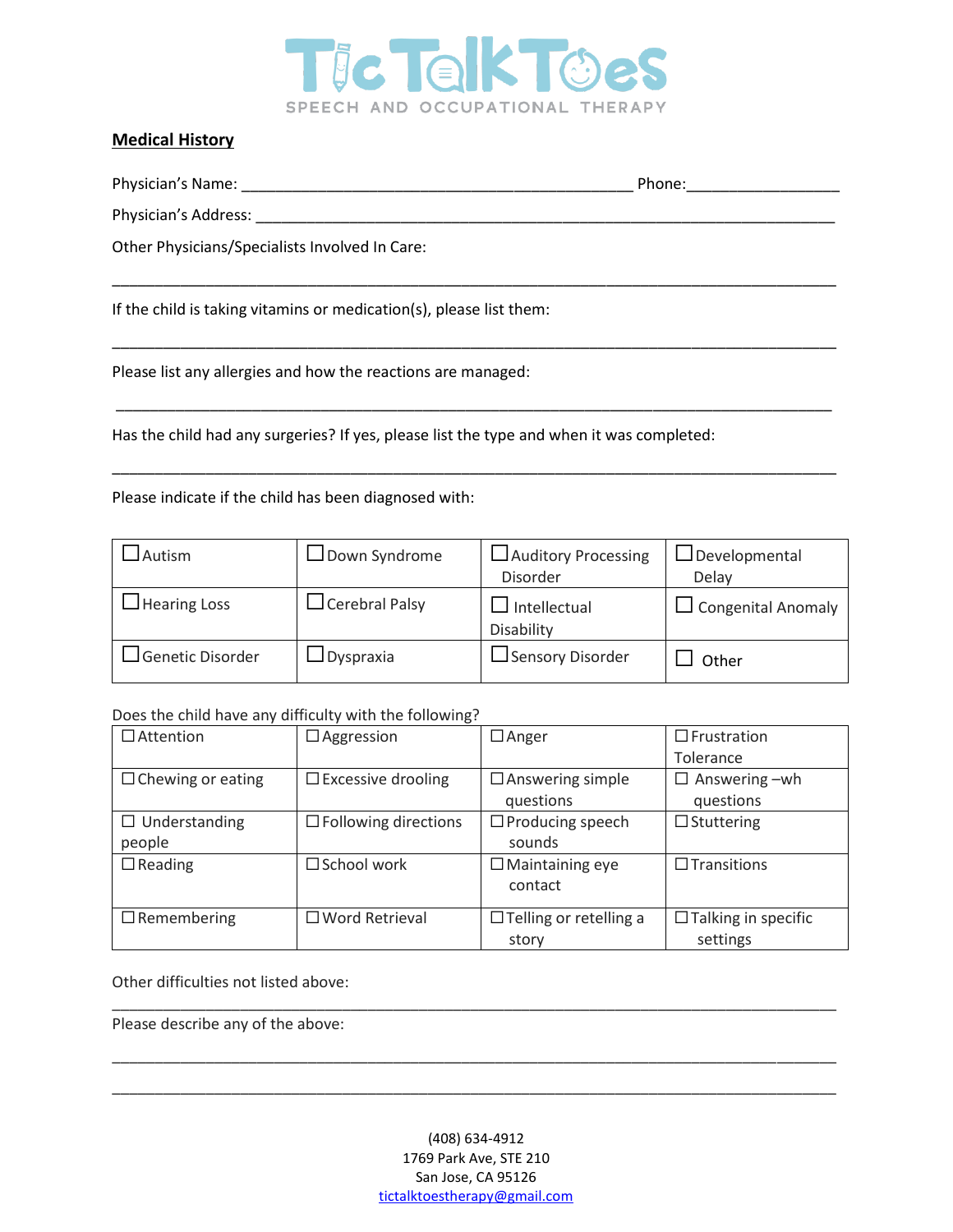

# **Educational History**

|                                                                                                                                                                                                                                                                                                  |                 | Has an IEP or IFSP been developed for the child? If yes, please include the date of the last written      |
|--------------------------------------------------------------------------------------------------------------------------------------------------------------------------------------------------------------------------------------------------------------------------------------------------|-----------------|-----------------------------------------------------------------------------------------------------------|
| Does your child receive special services? If yes, please describe:                                                                                                                                                                                                                               |                 |                                                                                                           |
|                                                                                                                                                                                                                                                                                                  |                 | School-based or Private Therapy? $\Box$ OT $\Box$ PT $\Box$ Speech & Language $\Box$ Behavioral Therapist |
| Hand Dominance? $\Box$ Right $\Box$ Left $\Box$ Both                                                                                                                                                                                                                                             |                 |                                                                                                           |
| <b>Developmental History</b><br>At what approximate age did the child do the following?:                                                                                                                                                                                                         |                 |                                                                                                           |
| Sit up:                                                                                                                                                                                                                                                                                          | Crawl:          | Stand up:                                                                                                 |
| Walk:                                                                                                                                                                                                                                                                                            | Babble:         | First word(s):                                                                                            |
| Feed self:                                                                                                                                                                                                                                                                                       | Use utensils:   | Dress self:                                                                                               |
| Drink from an open cup:                                                                                                                                                                                                                                                                          | Use the toilet: | Ride a tricycle:                                                                                          |
| Language                                                                                                                                                                                                                                                                                         |                 |                                                                                                           |
| What percentage of the child's speech do you understand? _______ %<br>How well do people outside of the family understand their speech? ____ %<br>How many words does the child say:<br>Fig. 2014<br>Please indicate the length of words the child uses in a sentence:                           |                 |                                                                                                           |
| $\Box$ 2 words $\Box$ 3 words $\Box$ 4 words $\Box$ 5+ words<br>$\mathbf{r}$ and the state of the state of the state of the state of the state of the state of the state of the state of the state of the state of the state of the state of the state of the state of the state of the state of |                 |                                                                                                           |

If the child is not using words, how do they primarily communicate?

\_\_\_\_\_\_\_\_\_\_\_\_\_\_\_\_\_\_\_\_\_\_\_\_\_\_\_\_\_\_\_\_\_\_\_\_\_\_\_\_\_\_\_\_\_\_\_\_\_\_\_\_\_\_\_\_\_\_\_\_\_\_\_\_\_\_\_\_\_\_\_\_\_\_\_\_\_\_\_\_\_\_\_\_\_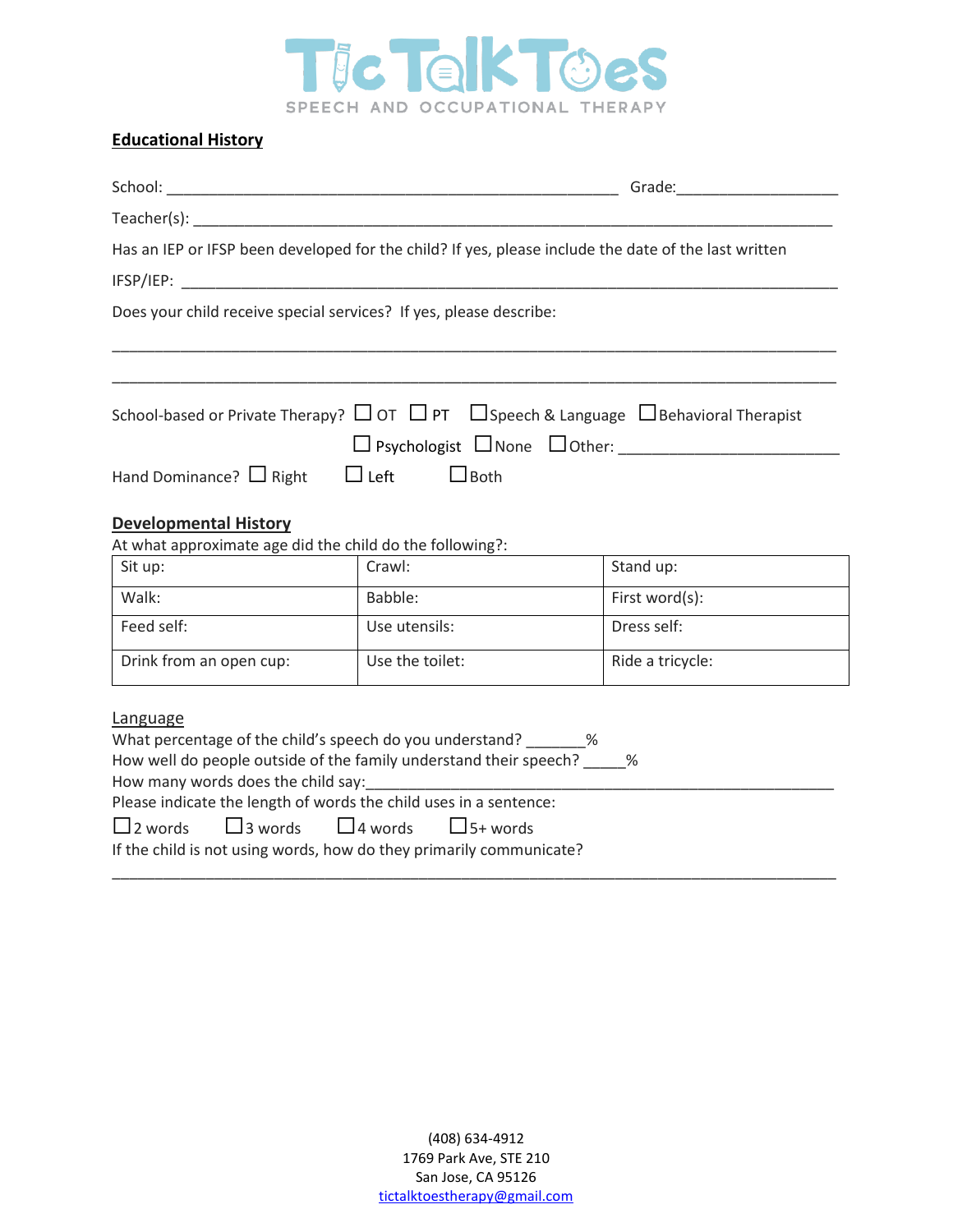

Please check  $\overline{\text{only}}$  those items that are *persistent* and interfere with the child's performance.

### **Fine Motor/Visual Motor/Visual Perceptual**

- $\Box$  Appears not to have a preferred hand
- $\Box$  Has trouble turning objects to fit(puzzles, putting items away, etc)
- $\Box$  Has problem sorting or matching
- $\Box$  Has trouble copying designs (building blocks, copying from board, writing letters)
- $\Box$  Has an unusual grip on pencils, etc
- $\Box$  Makes letters, numbers, shapes that are not recognizable
- $\Box$  Has trouble with excessive size when writing
- $\Box$  Cannot space letters and words correctly
- □ Writes letters, numbers backward
- □ Cannot trace over lines
- $\Box$  Exhibits hand tremor when writing
- $\Box$  Changes hands for fine motor task
- $\Box$  Difficulty using both sides of body together (opening containers, using scissors, skipping, clapping to a rhythm, etc)
- $\Box$  Frequently drops objects or grasps objects too tight

\_\_\_\_\_\_\_\_\_\_\_\_\_\_\_\_\_\_\_\_\_\_\_\_\_\_\_\_\_\_\_\_\_\_\_\_\_\_\_\_\_\_\_\_\_\_ \_\_\_\_\_\_\_\_\_\_\_\_\_\_\_\_\_\_\_\_\_\_\_\_\_\_\_\_\_\_\_\_\_\_\_\_\_\_\_\_\_\_\_\_\_\_

 $\Box$  Exhibits difficulty snipping paper with scissors

Comments

#### **Postural Control & Stability**

- $\Box$  Appears to fatigue easily and poor endurance
- $\Box$  Appears with weak or with low muscle tone
- $\Box$  Exhibits difficulty sitting upright on floor
- $\Box$  Often sits in a W-sit position on the floor
- $\Box$  Cannot keep up with peers on playground
- $\Box$  Demonstrates poor ball skills (rolling, kicking, catching or throwing)
- $\Box$  Demonstrates poor sense of rhythm or appears clumsy
- $\Box$  Stumbles & falls more frequently than other sameaged children.
- $\Box$  Exhibits difficulty accessing preschool age playground equipment
- $\Box$  Exhibits difficulty maintaining balance for challenging activities.

### **Self-Care Skills**

- $\Box$  Difficulty with feeding self with utensils
- $\Box$  Requires assistance with toileting
- $\Box$  Difficult with undressing/dressing self
- $\Box$  Exhibits difficulty with manipulation of fasteners (buttons, zippers) Comments\_

\_\_\_\_\_\_\_\_\_\_\_\_\_\_\_\_\_\_\_\_\_\_\_\_\_\_\_\_\_\_\_\_\_\_\_\_\_\_\_\_\_\_\_\_\_\_

**Social / Sensory Concerns**

- □ Poor eye contact
- $\Box$  Invades space of others
- $\Box$  Seldom interacts/plays with peers
- $\Box$  Becomes angry for no apparent reason
- $\Box$  Has difficulty expressing wants/needs
- $\Box$  Dislikes trying new or unfamiliar activity
- $\Box$  Becomes upset with change in routine
- $\Box$  Has specific toy/equipment preferences and refuses substitutes
- $\square$  Engages in excessive activity which seems purposeless, restless, undirected
- $\Box$  Exhibits aggressive behaviors with peers
- $\Box$  Handles toys/objects inappropriately
- $\Box$  Does not know how to use free time
- □ Poor impulse control
- $\Box$  Low frustration tolerance
- $\Box$  Overly sensitive to any of following- Circle one (Noise, Lighting, Touch, Movement, Smells, Foods) List:\_\_\_\_\_\_\_\_\_\_\_\_\_\_\_\_\_\_\_\_\_\_\_\_\_\_\_\_\_\_\_\_\_\_
- $\Box$  Seeks deep pressure (hugs, leaning into people or objects)
- Avoids elevated surfaces (playground equipment, steps, climbing)
- $\Box$  Exhibits unusual response to pain (over reacts or doesn't acknowledge)
- $\Box$  Overactive (excessive movement)
- $\Box$  Has self-stimulatory or self-abusive behaviors
- □ Cannot stand in middle of line
- $\Box$  Excessively seeks materials that provide a sensation-Circle (tactile, auditory, oral, movement, etc)
- $\Box$  Easily distracted by noise or visual stimuli
- $\Box$  Frequently out of chair
- $\Box$  Kneels/tips back/falls out of chair
- $\Box$  Frequently lays head on desk or props head in hands
- $\Box$  Bumps into furniture or walls while walking
- □ Circle one: Likes/dislikes swinging
- $\Box$  Will not hold onto tools (crayons, pencils, utensils, scissors

\_\_\_\_\_\_\_\_\_\_\_\_\_\_\_\_\_\_\_\_\_\_\_\_\_\_\_\_\_\_\_\_\_\_\_\_\_\_\_\_\_\_ \_\_\_\_\_\_\_\_\_\_\_\_\_\_\_\_\_\_\_\_\_\_\_\_\_\_\_\_\_\_\_\_\_\_\_\_\_\_\_\_\_\_

- $\Box$  Looks peripherally at objects
- $\Box$  Avoids touching materials such as glue & paint
- $\Box$  Is a picky eater Comments

(408) 634-4912 1769 Park Ave, STE 210 San Jose, CA 95126 [tictalktoestherapy@gmail.com](mailto:tictalktoestherapy@gmail.com)